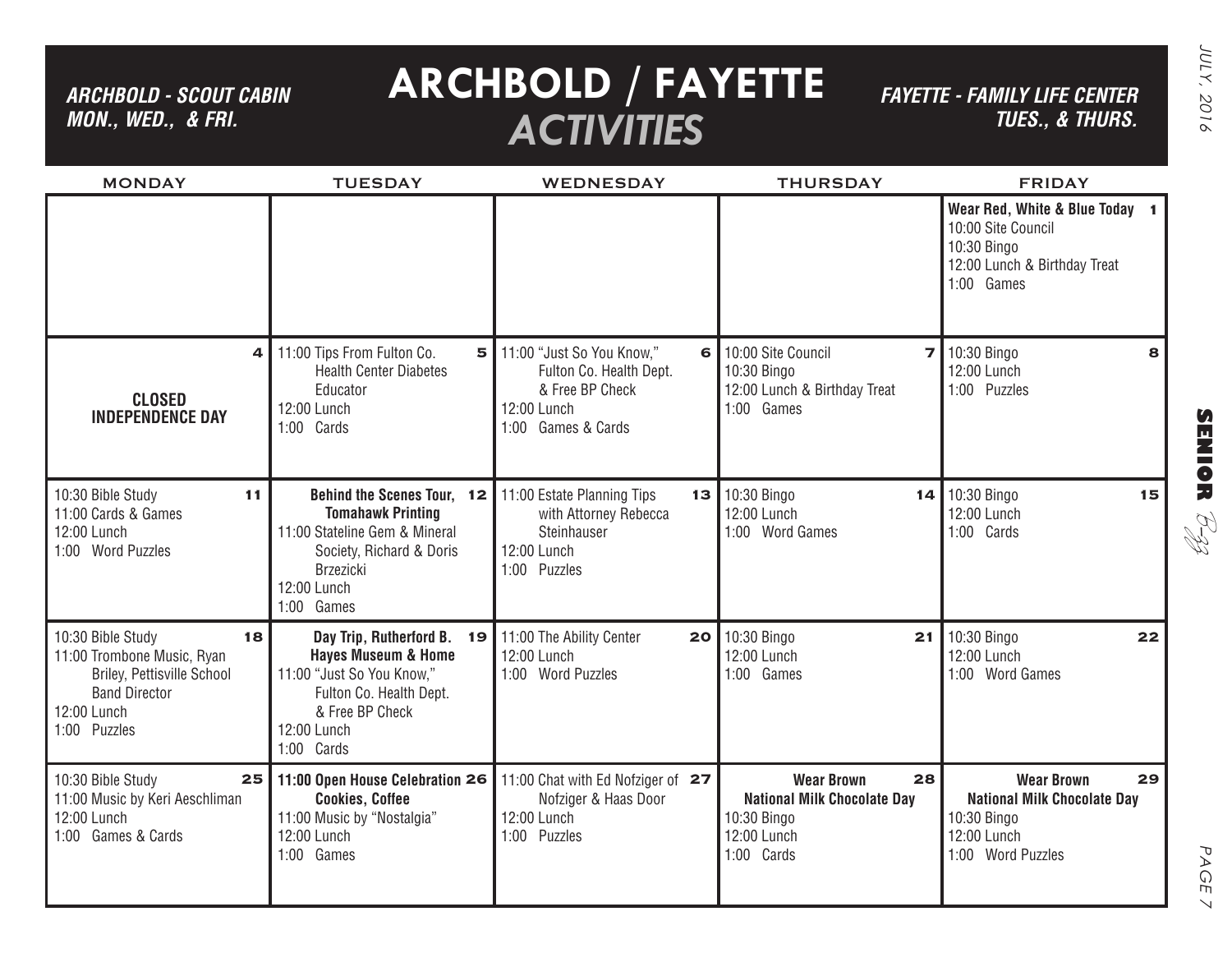| DELTA-101 NORTHWOOD DR.<br><b>UNITED METHODIST CHURCH</b><br><b>TUES. &amp; THURS.</b>                      | <b>SWANTON</b><br><b>210 N. MAIN ST.</b><br>MON., WED., & FRI                                                                                      |                                                                                                                          |                                                                                                                                  |                                                                                                                                      |
|-------------------------------------------------------------------------------------------------------------|----------------------------------------------------------------------------------------------------------------------------------------------------|--------------------------------------------------------------------------------------------------------------------------|----------------------------------------------------------------------------------------------------------------------------------|--------------------------------------------------------------------------------------------------------------------------------------|
| <b>MONDAY</b>                                                                                               | <b>TUESDAY</b>                                                                                                                                     | <b>WEDNESDAY</b>                                                                                                         | <b>THURSDAY</b>                                                                                                                  | <b>FRIDAY</b><br>Wear Red, White & Blue Today<br>11:00 Free Bluegrass Concert<br>by Circle of Friends<br>12:00 Lunch<br>1:00 Puzzles |
| 4<br><b>CLOSED</b><br><b>INDEPENDENCE DAY</b>                                                               | 11:00 Coloring for Grown Ups<br>5<br>with Delta Library<br>12:00 Lunch<br>1:00 Games                                                               | 10:00 Site Council<br>6<br>10:30 Bingo<br>12:00 Lunch & Birthday Treat<br>by Swanton Health Care<br>1:00 Cards           | 10:30 Bingo<br>71<br>12:00 Birthday Lunch<br>1:00 Puzzles                                                                        | 11:00 Healthy Spine, Healthy You; 8<br>Dr. Matt Spiers<br>12:00 Lunch<br>1:00 Word Games                                             |
| 1:00 "Just So You Know" by<br>11<br>Fulton Co. Health Dept.<br>& Free BP Check<br>12:00 Lunch<br>1:00 Games | Behind The Scenes Tour, 12<br><b>Tomahawk Printing</b><br>11:00 "Just So You Know" by<br>Fulton Co. Health Dept.<br>& Free BP Check<br>12:00 Lunch | Wear Red, Green<br>13<br>or Christmas<br>10:00 Christmas in July<br><b>Extended Bingo</b><br>12:00 Lunch<br>1:00 Puzzles | Wear Red, Green<br>or Christmas<br>10:00 Christmas in July Extended<br>Bingo with guest caller<br>12:00 Lunch<br>1:00 Word Games | 14 11:00 Cookie Co-op<br>15<br>12:00 Lunch<br>1:00 Cards & Games                                                                     |
| 10:30 Free Hearing Aid Cleaning 18<br>11:00 Hidden Images Brain Builder<br>12:00 Lunch<br>1:00 Cards        | Day Trip, Rutherford B. 19<br><b>Hayes Museum &amp; Home</b><br>11:00 "Nostalgia" Music Group<br>12:00 Lunch<br>1:00 Puzzles                       | 10:30 Bingo<br>20 I<br>12:00 Lunch<br>1:00 Word Games                                                                    | 10:30 Bingo<br>21<br>12:00 Lunch<br>1:00 Cards & Games                                                                           | 11:00 Floral Arranging,<br>22<br>Victoria's Gifts & More<br>12:00 Lunch<br>1:00 Games                                                |
| 11:00 Red Cross Update<br>25<br>12:00 Lunch<br>1:00 Puzzles                                                 | 11:00 Open House Celebration 26<br>at Fayette Site<br>11:00 News From Hands of Grace<br>12:00 Lunch<br>1:00 Word Games                             | Wear Brown for National 27<br><b>Milk Chocolate Day</b><br>10:30 Bingo<br>12:00 Lunch<br>1:00 Cards & Games              | Wear Brown for National 28<br><b>Milk Chocolate Day</b><br>10:30 Bingo<br>12:00 Lunch<br>1:00 Games                              | 11:00 Protect Yourself From<br>29<br>Scams & Fraud, Val Edwards<br>12:00 Lunch<br>1:00 Cards                                         |